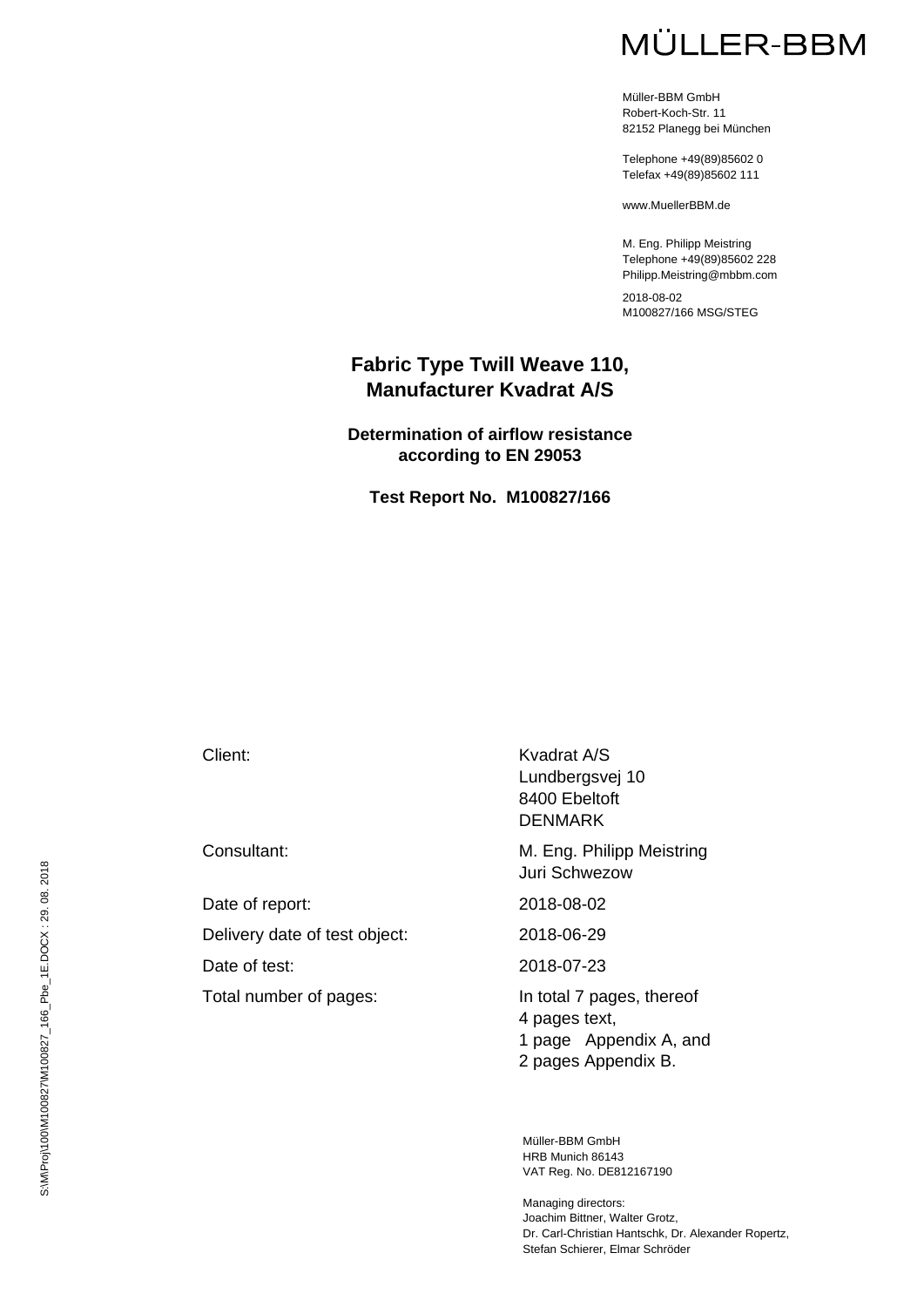# **Table of contents**

| 1                       | <b>Task</b>                      | 3 |
|-------------------------|----------------------------------|---|
| $\mathbf{2}$            | <b>Basis</b>                     | 3 |
| 3                       | <b>Test objects</b>              | 3 |
| $\overline{\mathbf{4}}$ | <b>Execution of measurements</b> | 3 |
| 5                       | <b>Measurement results</b>       | Δ |
| 6                       | <b>Remarks</b>                   |   |

| Appendix A: | Measurement results and evaluation    |
|-------------|---------------------------------------|
| Appendix B: | Description of the test procedure and |
|             | list of test equipment                |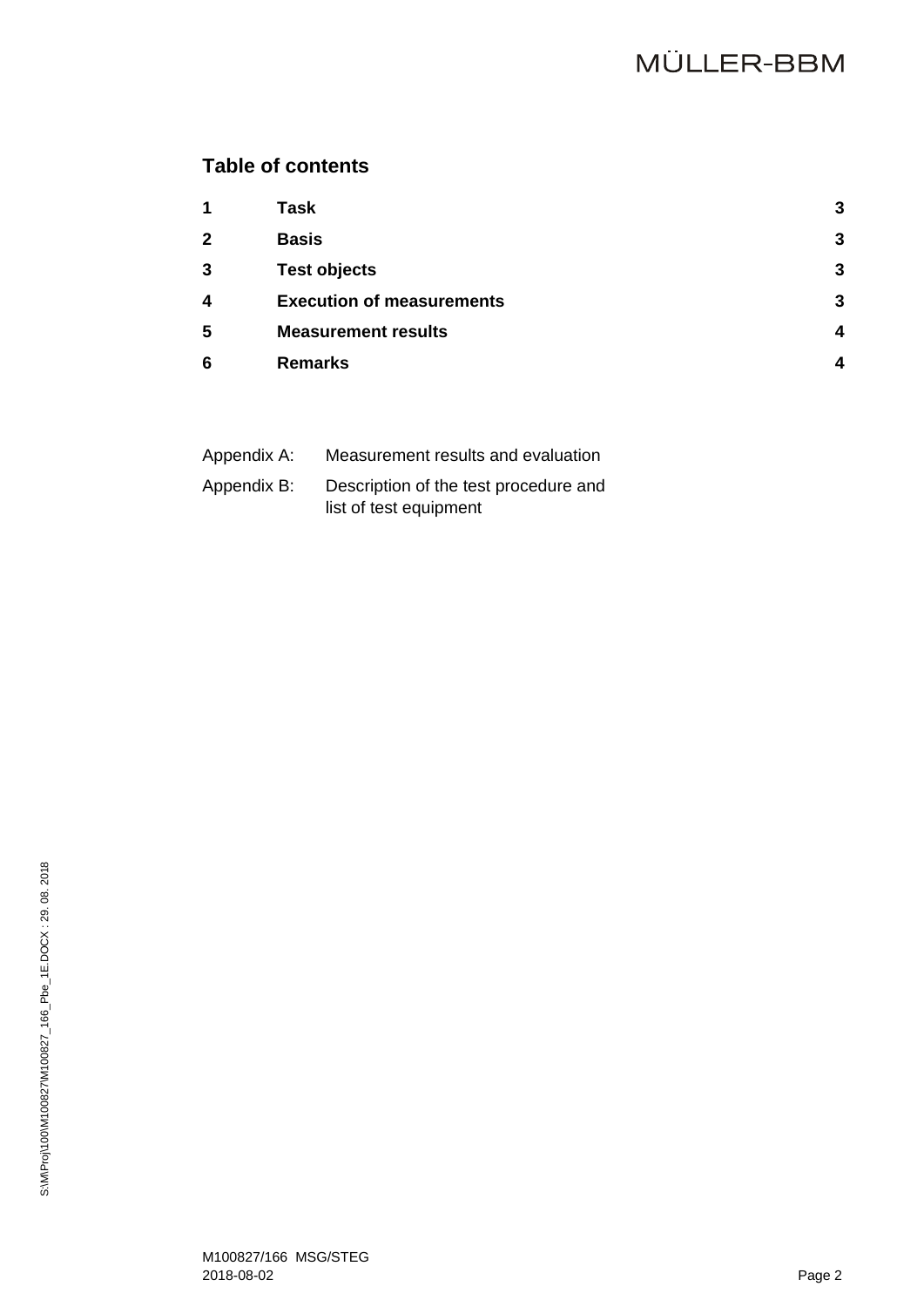#### **1 Task**

On behalf of Kvadrat A/S, 8400 Ebeltoft, Denmark, the airflow resistance of the fabric type Twill Weave 110 was to be determined according to EN 29053 [1].

#### **2 Basis**

This test report is based on the following document:

[1] EN 29053: Acoustics – Materials for acoustical applications – Determination of airflow resistance. 1993

# **3 Test objects**

The tested fabric is described in Table 1. The indicated characteristic values were determined by the testing laboratory on the basis of the sample delivered by the manufacturer.

Table 1. Test object.

| <b>Test object</b>                                                                                            | Area specific mass        | <b>Thickness</b> |
|---------------------------------------------------------------------------------------------------------------|---------------------------|------------------|
| (manufacturer's information)                                                                                  | $m''$ [g/m <sup>2</sup> ] | $t$ [mm]         |
| Fabric type Twill Weave 110,<br>manufacturer Kvadrat A/S,<br>material: 90 % new wool, worsted /<br>10 % nylon | 681                       | 1.52             |

## **4 Execution of measurements**

The airflow resistance was determined according to EN 29053 [1].

The test method, the test facility and the test equipment used are described in Appendix B.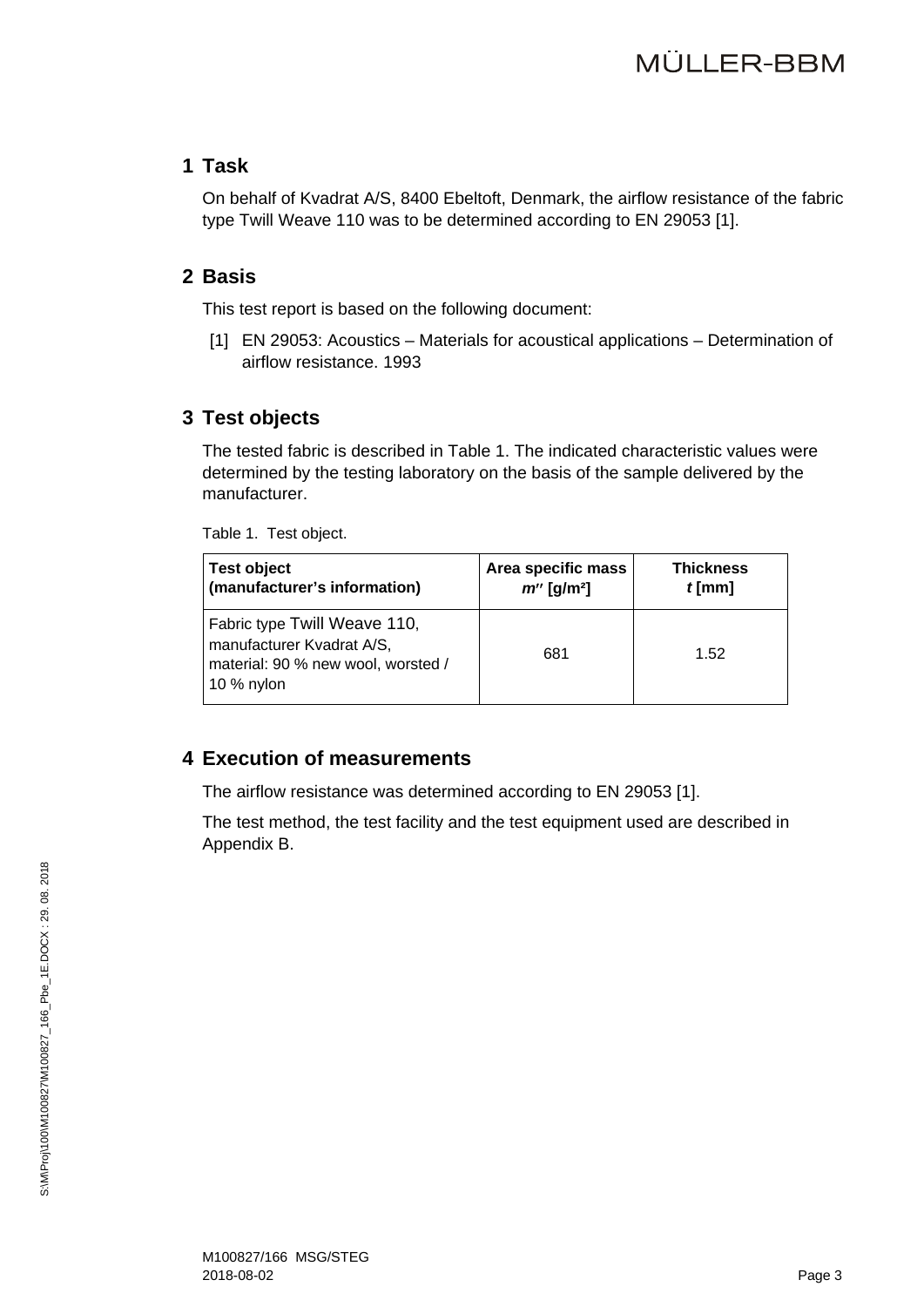#### **5 Measurement results**

For the tested fabric type Twill Weave 110 a specific airflow resistance of

*R*s = 1430 Pa · s/m

was determined.

The measurement results are shown in diagrams and tables in the test certificate in Appendix A of this report.

#### **6 Remarks**

The test results exclusively relate to the investigated subjects and conditions described.

R. Motor

M. Eng. Philipp Meistring **Matter and Schwezow** Juri Schwezow (Project Manager) (Responsible)

Schweron

This test report may only be published, shown or copied as a whole, including its appendices. The publishing of excerpts is only possible with prior consent of Müller-BBM.



Durch die DAkkS Deutsche Akkreditierungsstelle GmbH nach DIN EN ISO/IEC 17025 akkreditiertes Prüflaboratorium. Die Akkreditierung gilt für die in der Urkunde aufgeführten Prüfverfahren.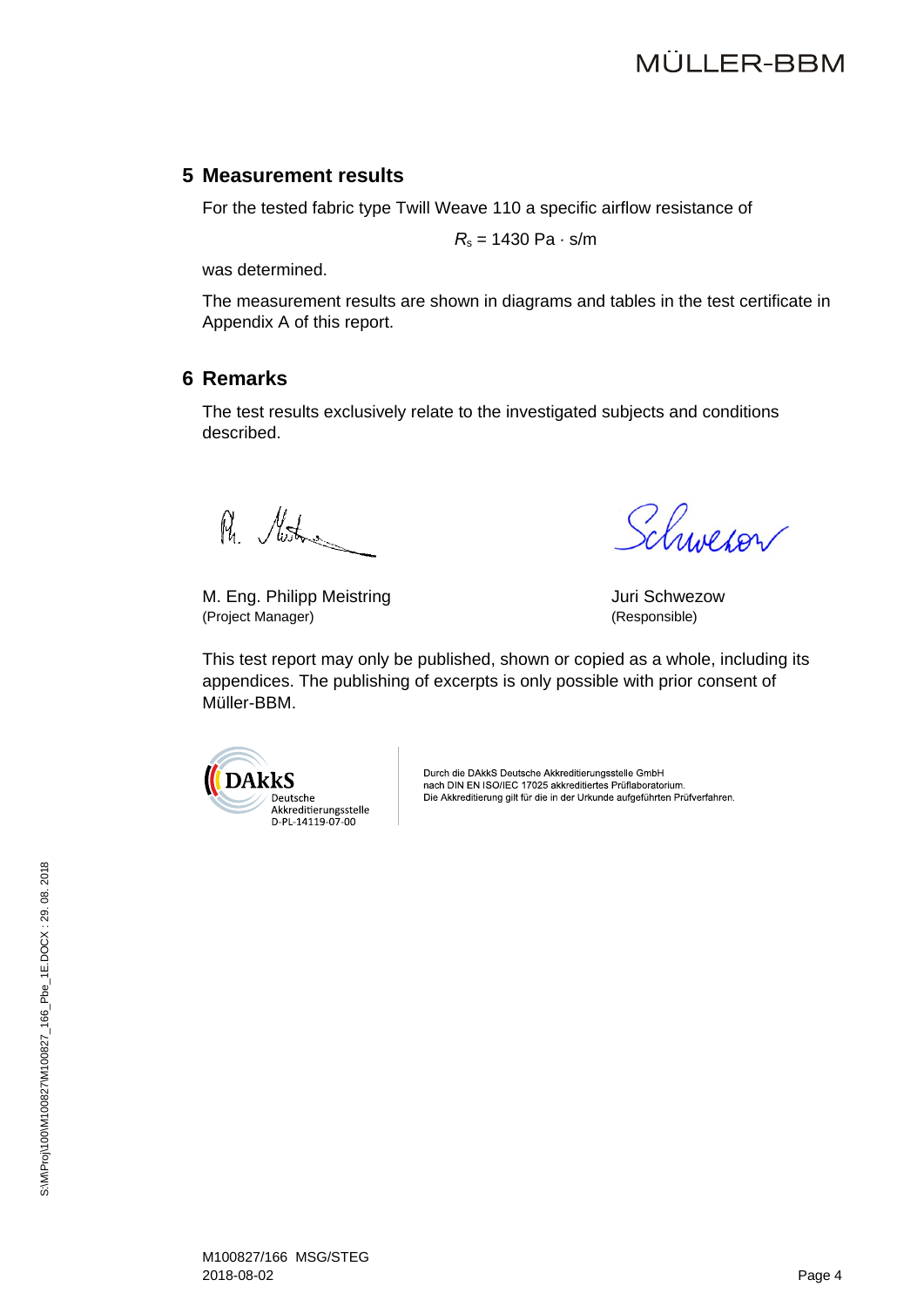# EN 29053 Determination of airflow resistance



Lundbergsvej 10, DK-8400 Ebeltoft

Project Number:: M100827 Sample Number:: 13021

**Test object:** Fabric type Twill Weave 110 - material 90 % new wool, worsted / 10% nylon

| Diameter:           | $100 \text{ mm}$ |
|---------------------|------------------|
| Thickness:          | $1.52$ mm        |
| Area-specific mass: | 681 $q/m^2$      |

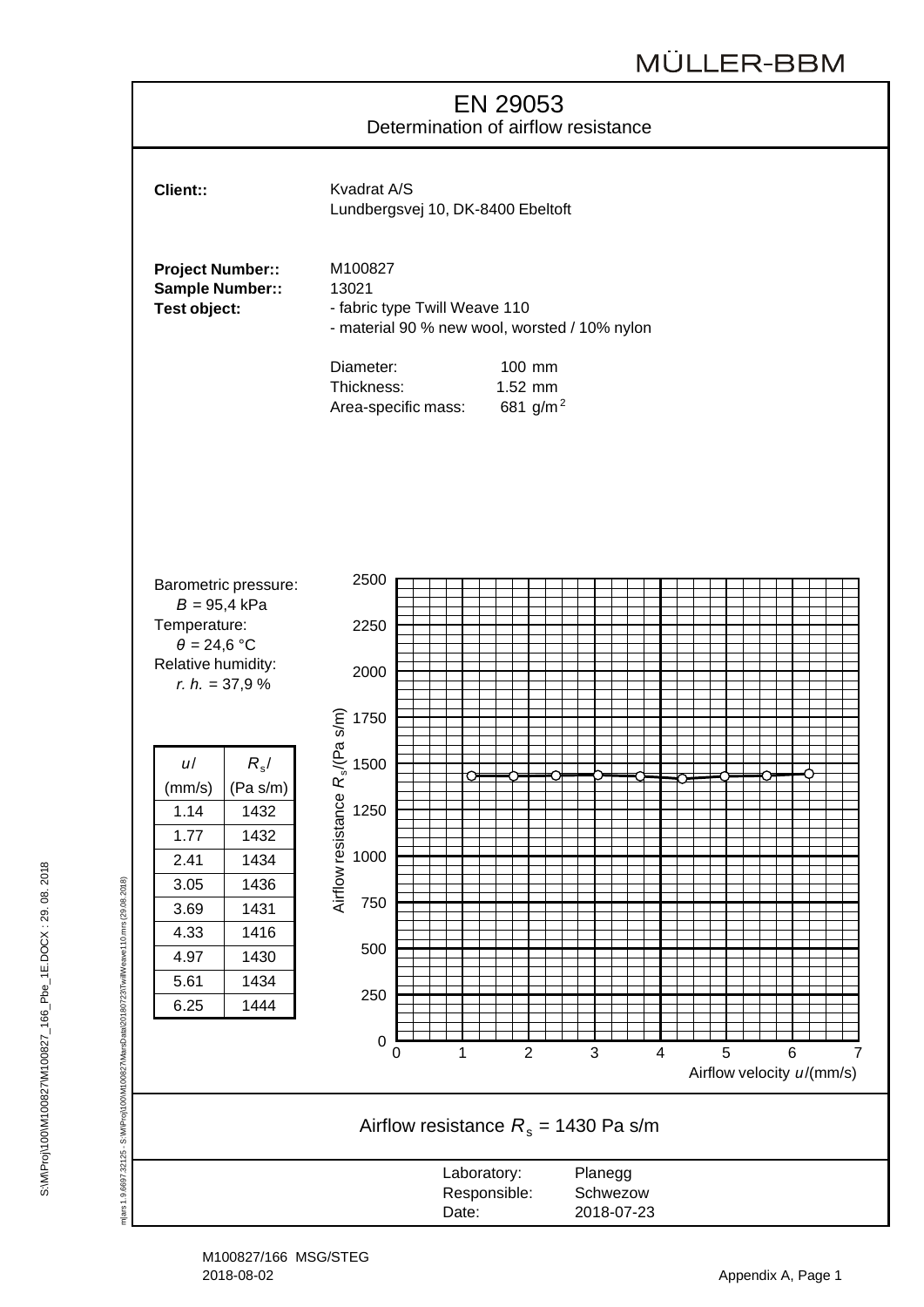## **Description of the test procedure for the determination of the airflow resistance**

#### **1 Measurand**

The specific airflow resistance  $R<sub>S</sub>$  of the test object was determined. For this purpose the air pressure difference in front of as well as behind the test object was measured at different volumetric airflow rates. The specific airflow resistance R<sub>S,I</sub> for each volumetric airflow rate *qi* determined was calculated using the following equation:

$$
R_{\mathrm{S},i} = \frac{\Delta p_i A}{q_i}
$$

With:

*R<sub>S,i</sub>* specific airflow resistance in Pa s/m

- $\Delta p_i$  air pressure difference across the test object with respect to the atmosphere in Pa
- *A* cross-sectional area of the test object perpendicular to the direction of flow in  $m<sup>2</sup>$
- $q_i$  volumetric airflow rate passing through the test object in  $m^3/s$
- $u_i$  linear airflow velocity in m/s

In addition, the linear airflow velocity *ui* was determined:

$$
u_i=\frac{q_i}{A}
$$

The indicated measurement result is the specific airflow resistance  $R<sub>s</sub>$ , which is calculated for an airflow velocity of  $u = 0.0005$  m/s by extrapolation with help of the linear regression.